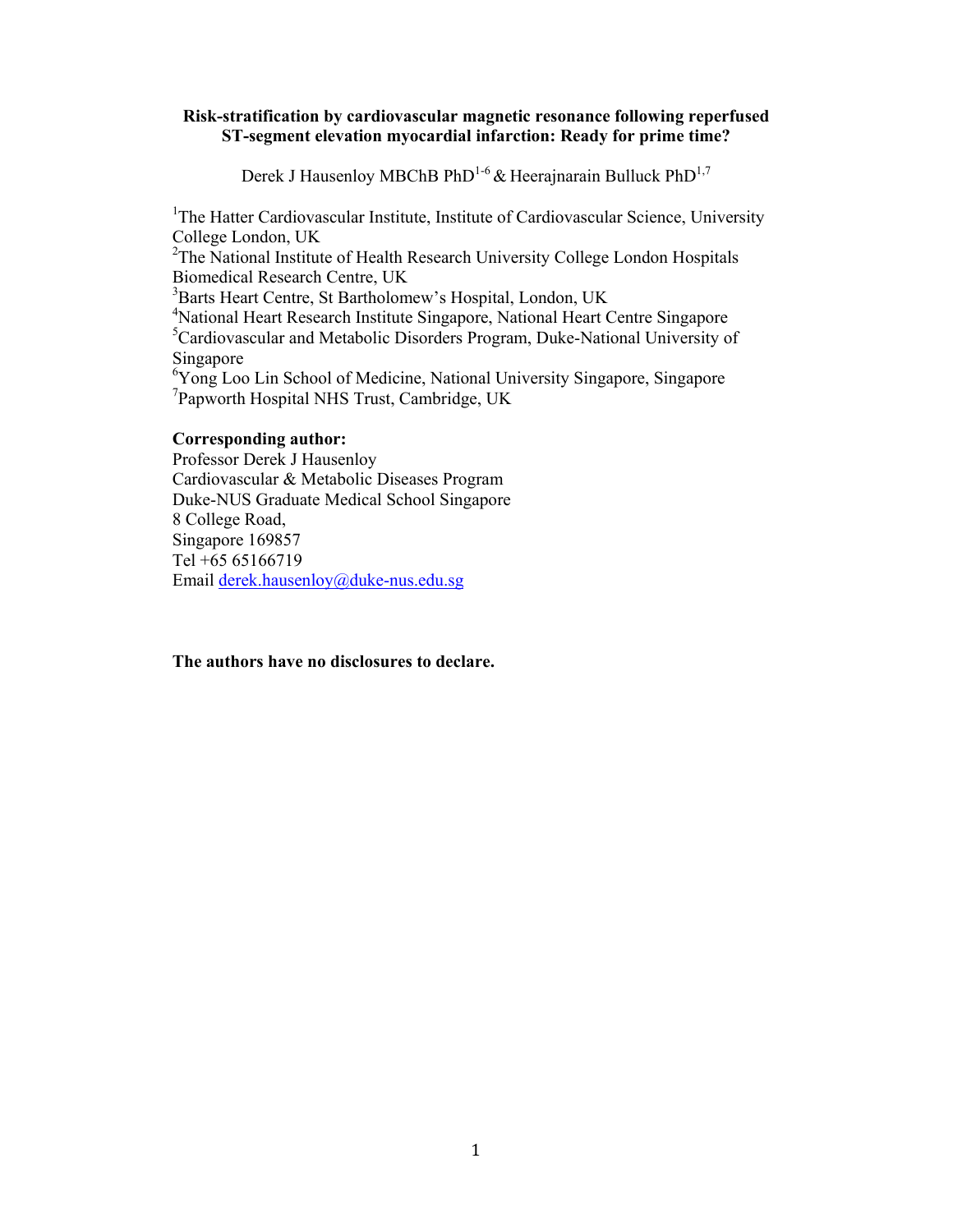Despite successful restoration of epicardial coronary artery blood flow by primary percutaneous coronary intervention (PPCI), microvascular obstruction (MVO) occurs in about 50% of reperfused ST-segment elevation myocardial infarction (STEMI) patients.(1) MVO is caused by a complex interplay of factors including distal coronary embolization of plaque debris and thrombi; external compression of capillaries by edema; release of thrombogenic and vasoactive particles; neutrophil plugging; and extravasation of blood.(2) It is closely linked with the development of intramyocardial hemorrhage (IMH),(3) a complication of severe microvascular injury.(4)

 Cardiovascular magnetic resonance (CMR) is considered to be the most reliable imaging modality for detecting MVO and IMH following STEMI.(5) Late MVO occurs in around 50-55%, and IMH in about 35-40% of reperfused STEMI patients.(1,6) Late MVO is more prognostic than early MVO,(6) and patients with late MVO persisting until 7 days post-PPCI have a worse prognosis.(7) Late MVO and IMH are both dynamic and follow distinct time courses within the first few days of STEMI.(8) Both late MVO and IMH are associated with larger MI sizes, adverse LV remodeling, and worse short- and medium-term clinical outcomes, and both predict outcomes independent of myocardial infarct (MI) size (1,6). Whether the presence of late MVO can predict long-term clinical outcomes beyond 2 years following STEMI was not previously known.

In this issue of *JACC: Cardiovascular Imaging*, Symons et al (9) investigated the long-term incremental prognostic value of CMR over clinical predictors in STEMI patients treated by PPCI. They prospectively recruited 810 STEMI patients from 6 European centers over a period of 12 years, and CMR was performed at a median of 4 days following PPCI. After a median follow-up of 5.5 years, late MVO, both as a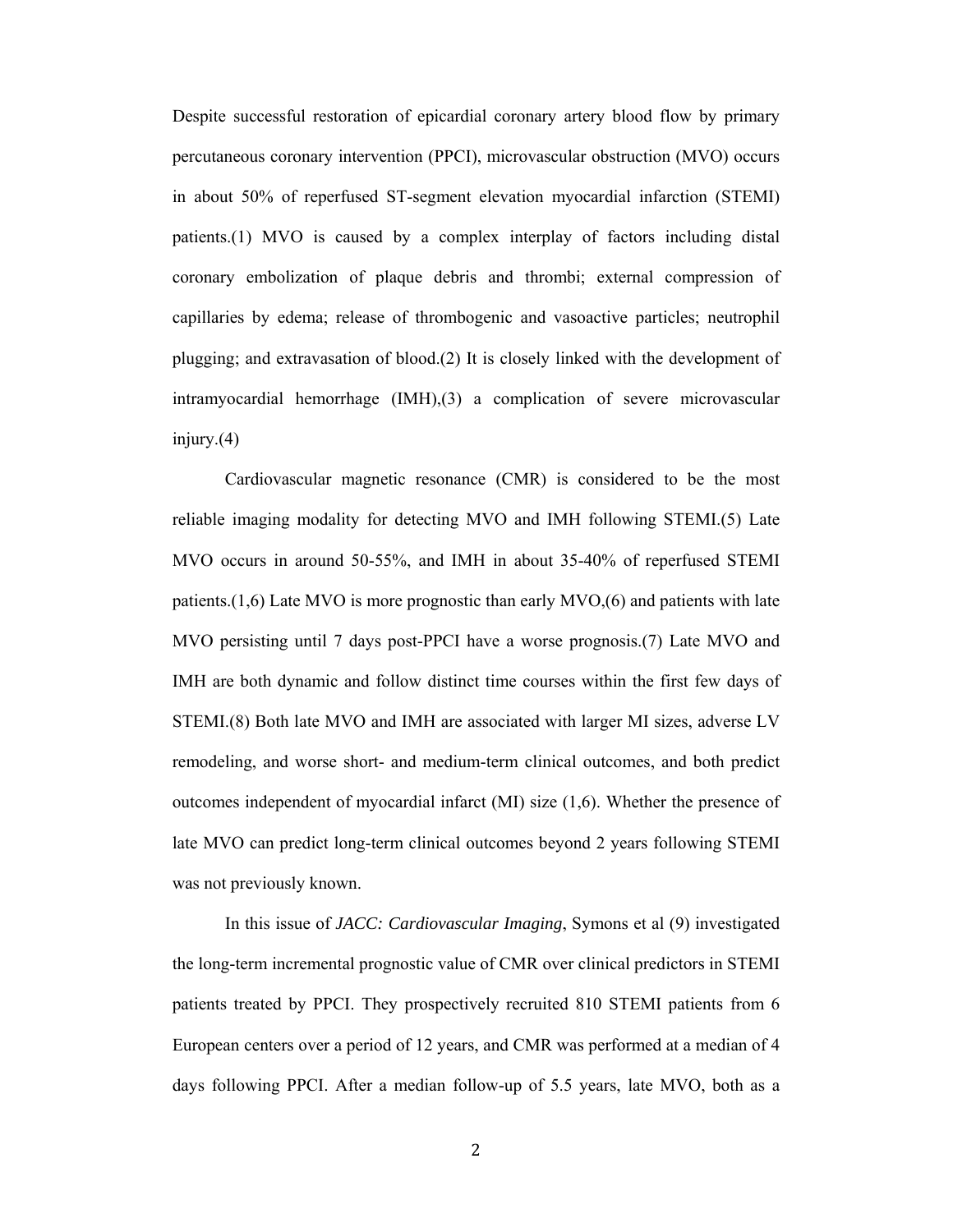continuous variable and as a binary measure, was demonstrated to be an independent predictor of the composite endpoint of all-cause death and decompensated heart failure. The authors found that the extent of late MVO of  $\geq 2.6\%$  of the left ventricle (LV) on the acute CMR scan, provided incremental prognostic value over clinical score and LV systolic function. This study extends the findings from previous studies that showed late MVO to be a strong independent prognostic marker following STEMI (1). The authors should be commended for completing a CMR study of this size in the acute STEMI setting, and for reporting the longest follow-up so far following PPCI. The particular strengths of this study include its multi-center design, centralized analysis of all CMR images, and manual quantification of MVO by experienced operators. There are, however, a few limitations to the study to be discussed, which serve to highlight the challenges of undertaking multi-center CMR studies of this magnitude in acute STEMI patients.

There was likely a strong selection bias with the STEMI patient cohort investigated in this study, and the findings may not be representative of the real-world setting. STEMI patients selected for CMR evaluation are usually less sick, a reflected by the relatively low numbers of STEMI patients recruited over the 12 years (approximately 12 patients on average per center each year), the relatively small MI size observed in this study (15% versus 21% in a series of randomised controlled trials [RCTs])(10), and the lower incidence of late MVO in this patient cohort (44% versus over 50% in other published studies).(1)

Although the CMR protocol was supposed to be standardized across the 6 centers in this study, there were some differences in slice thickness and slice gap of the late gadolinium enhancement (LGE) sequences, and the choice of contrast agent and dose. A cut-off value of 2.6% of the LV for the extent of MVO was used in many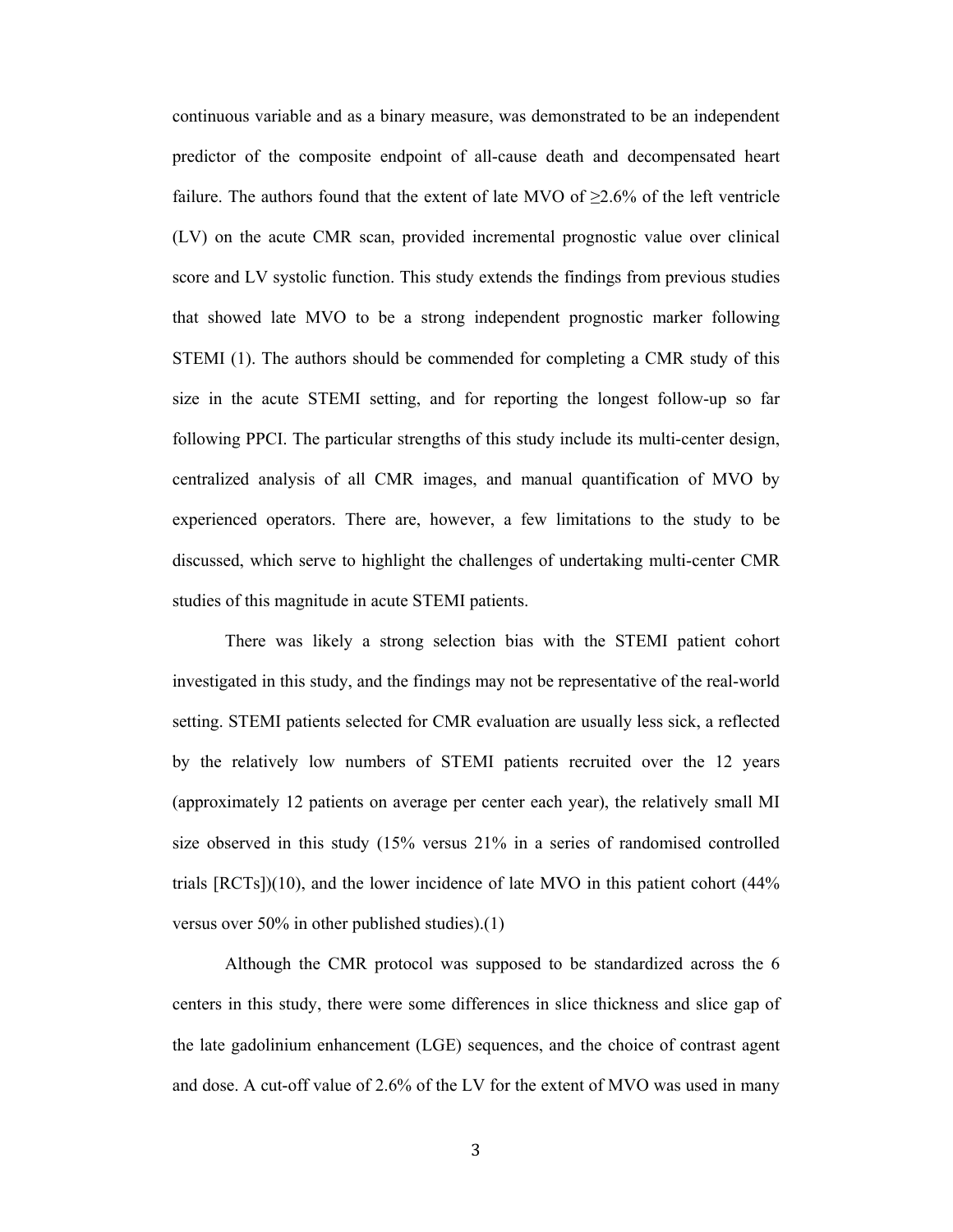of their analyses and interpretations. However, it is well recognized that late MVO is dynamic, and its incidence and extent can be influenced by the timing of the acute CMR scan post-PPCI, the dosage and contrast agent used, and the timing of acquisition of the LGE images post-contrast injection.(7,8,11)

Finally, it may have been more relevant to have determined the prognostic impact of late MVO on *cardiac death* and decompensated heart failure, instead of allcause death and decompensated heart failure, given the high incidence of non-cardiac deaths (41% of all death) due to the extended follow-up.

The study findings also raise an interesting and thought-provoking question for the field. *Is CMR ready for risk-stratification of STEMI patients in the clinical setting to guide management and improve outcomes?* CMR in the acute STEMI patient has emerged as an important tool for assessing surrogate endpoints in RCTs,(10), for providing mechanistic insights into acute ischemia/reperfusion injury, $(12,13)$  and for predicting clinical outcomes. $(1,6)$  However, there is a lack of standardization in CMR protocols used in STEMI patients with respect to a number of factors including the timing of the CMR scan, the type and dose of contrast used, the timing of post-contrast LGE images, and the method used for MI size quantification.(10) Furthermore, performing a CMR study can be time-consuming, and requires numerous breath-holds, thereby precluding sicker patients from CMR studies. Crucially, once late MVO and/or IMH have been detected on the acute CMR scan, there is currently no established therapy for targeting these complications to improve clinical outcomes, although promising pre-clinical work is ongoing.(14) Therefore, as it stands, acute CMR in STEMI patients may not yet be ready for clinical application to guide management and improve clinical outcomes.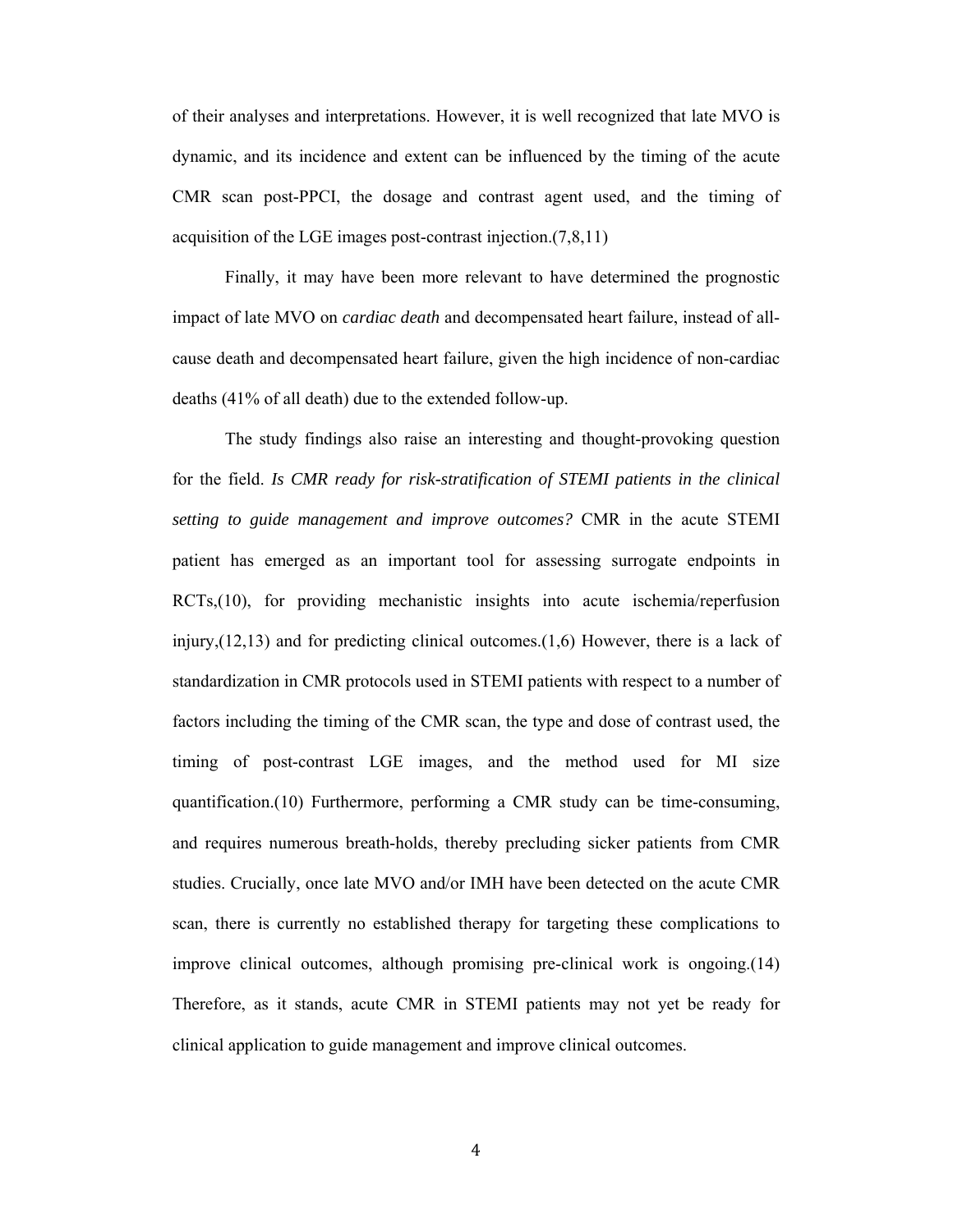There is, therefore, a need to standardize CMR protocols for acute scans performed in reperfused STEMI patients.(10) Furthermore, there is a requirement to shorten CMR scanning time using non breath-hold protocols, and a need to reduce costs, in order to make this imaging modality more accessible to a wider range of STEMI patients, and available in more centers. Only then can CMR, in combination with clinical prognostic factors such as late MVO demonstrated by Symons et al in their study,(9) be used as an important tool for risk-stratifying STEMI patients to guide management and improve clinical outcomes.

 In summary, although CMR has greatly improved our understanding of the pathophysiological sequelae of reperfusion on the ischemic myocardium in STEMI patients treated by PPCI, and it has highlighted the key factors contributing to morbidity and mortality in the current era of PPCI, more work is needed before CMR can be used to risk-stratify reperfused STEMI patients in the clinical setting.

## **Acknowledgements**

Derek Hausenloy is supported by the British Heart Foundation (FS/10/039/28270), Duke-National University Singapore Medical School, and the National Institute for Health Research University College London Hospitals Biomedical Research Centre. This research is supported by the Singapore Ministry of Health's National Medical Research Council under its Clinician Scientist-Senior Investigator scheme (NMRC/CSA-SI/0011/2017) and Collaborative Centre Grant scheme (NMRC/CGAug16C006). This research is also supported by the Singapore Ministry of Education Academic Research Fund Tier 2 (MOE2016-T2-2-021).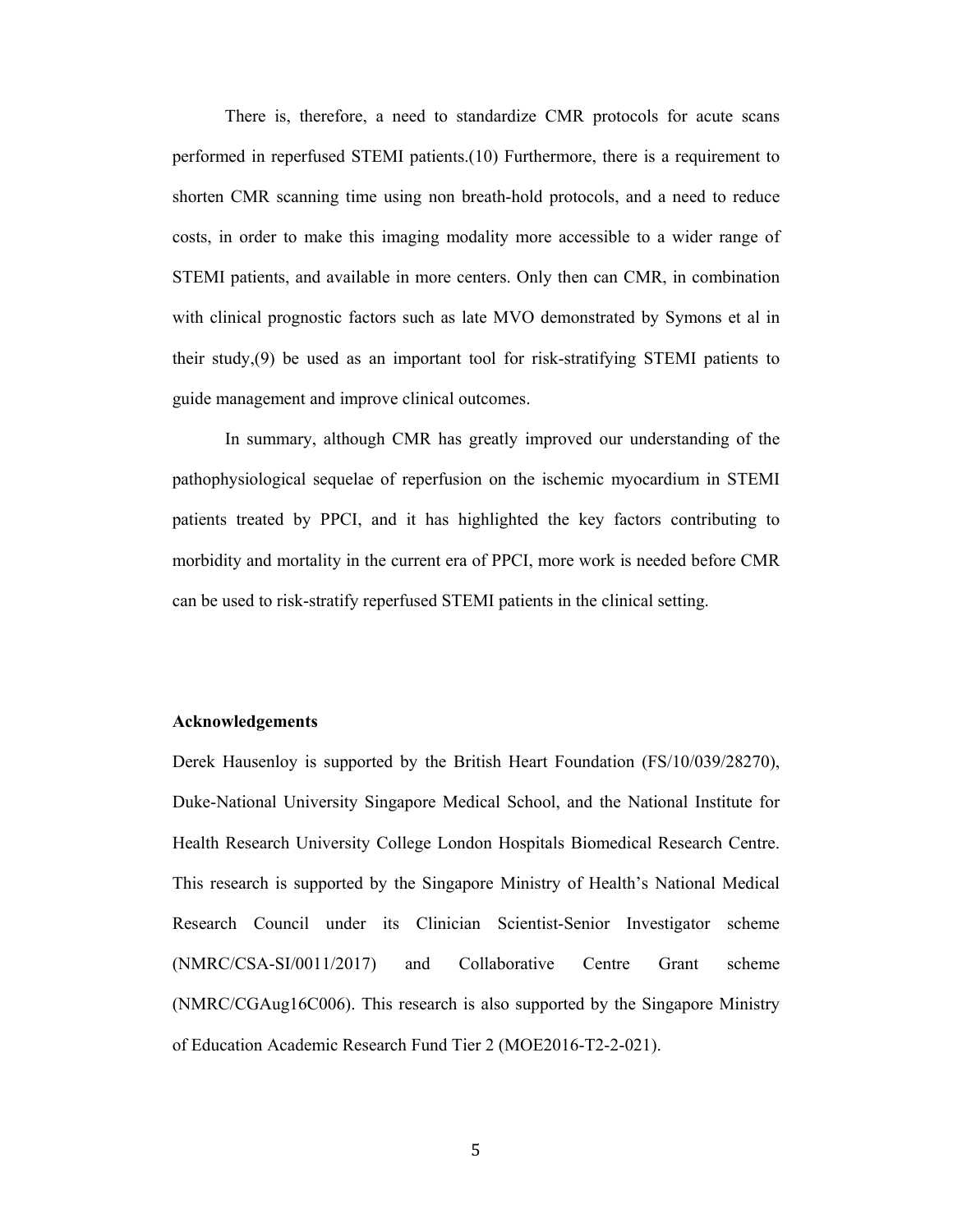## **References**

- 1. van Kranenburg M, Magro M, Thiele H et al. Prognostic value of microvascular obstruction and infarct size, as measured by CMR in STEMI patients. JACC Cardiovascular imaging 2014;7:930-9.
- 2. Bulluck H, Foin N, Tan JW, Low AF, Sezer M, Hausenloy DJ. Invasive Assessment of the Coronary Microcirculation in Reperfused ST-Segment-Elevation Myocardial Infarction Patients: Where Do We Stand? Circulation Cardiovascular interventions 2017;10:e004373.
- 3. Driesen RB, Zalewski J, Vanden Driessche N et al. Histological correlate of a cardiac magnetic resonance imaged microvascular obstruction in a porcine model of ischemia-reperfusion. Cardiovasc Pathol 2012;21:129- 31.
- 4. Zia MI, Ghugre NR, Connelly KA et al. Characterizing myocardial edema and hemorrhage using quantitative T2 and T2\* mapping at multiple time intervals post ST-segment elevation myocardial infarction. Circulation Cardiovascular imaging 2012;5:566-72.
- 5. Lund GK, Stork A, Muellerleile K et al. Prediction of left ventricular remodeling and analysis of infarct resorption in patients with reperfused myocardial infarcts by using contrast-enhanced MR imaging. Radiology 2007;245:95-102.
- 6. Hamirani YS, Wong A, Kramer CM, Salerno M. Effect of microvascular obstruction and intramyocardial hemorrhage by CMR on LV remodeling and outcomes after myocardial infarction: a systematic review and metaanalysis. JACC Cardiovascular imaging 2014;7:940-52.
- 7. Orn S, Manhenke C, Greve OJ et al. Microvascular obstruction is a major determinant of infarct healing and subsequent left ventricular remodelling following primary percutaneous coronary intervention. European heart journal 2009;30:1978-85.
- 8. Carrick D, Haig C, Ahmed N et al. Myocardial Hemorrhage After Acute Reperfused ST-Segment-Elevation Myocardial Infarction: Relation to Microvascular Obstruction and Prognostic Significance. Circulation Cardiovascular imaging 2016;9:e004148.
- 9. Symons R, Pontone G, Schwitter J et al. Long-Term Incremental Prognostic Value of Cardiovascular Magnetic Resonance after ST-segment Elevation Myocardial Infarction. JACC Cardiovascular imaging 2017.
- 10. Bulluck H, Hammond-Haley M, Weinmann S, Martinez-Macias R, Hausenloy DJ. Myocardial Infarct Size by CMR in Clinical Cardioprotection Studies: Insights From Randomized Controlled Trials. JACC Cardiovascular imaging 2017;10:230-240.
- 11. Rodriguez-Palomares JF, Ortiz-Perez JT, Lee DC et al. Time elapsed after contrast injection is crucial to determine infarct transmurality and myocardial functional recovery after an acute myocardial infarction. Journal of cardiovascular magnetic resonance : official journal of the Society for Cardiovascular Magnetic Resonance 2015;17:43.